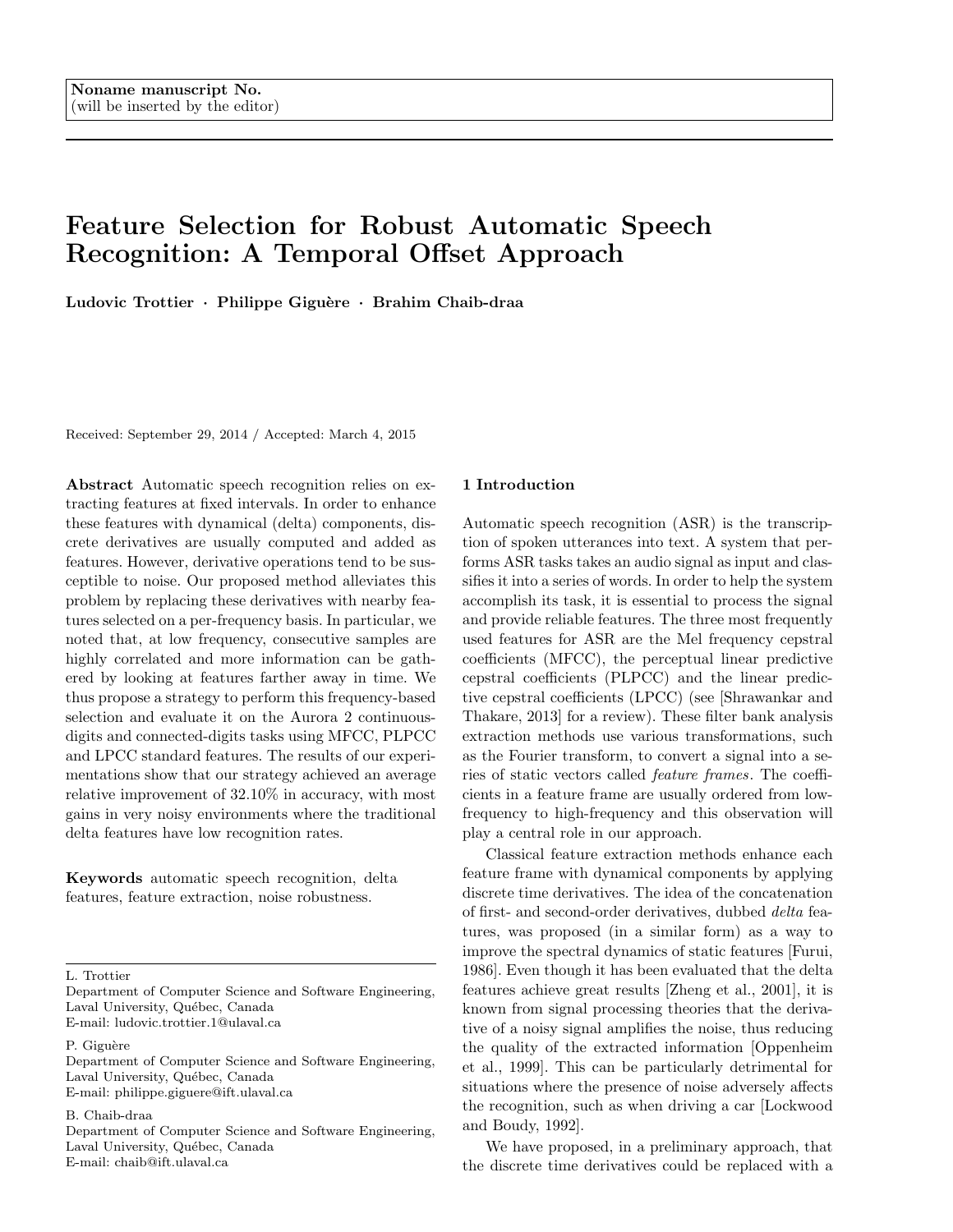mere concatenation of adjacent (in time) coefficients based on frequency [Trottier et al., 2014]. This approach will be referred to as Temporal Feature Selection (TFS). The idea that the concatenation of dynamical features should take into account the frequency of the components comes from the fact that it is essential to model inter-frame dependencies for speech utterances. Signal processing theories suggest that the way the information varies in a signal depends on frequency [Oppenheim et al., 1999]. For example, implosive consonants will result in fast, high-frequency features, while vowels will produce slow-changing, lower-frequency features. It thus appears that frequency is a good metric of the variation of the information in a signal and could be used to improve the dynamical features.

In this paper, we extend our TFS method by providing a simple framework to learn them. Our framework uses the variance of the difference between feature frames as a way to identify the time-delay at which features are sufficiently decorrelated. We show experimentally that our dynamical features improve the accuracy over the classical delta features on the Aurora 2 [Pearce et al., 2000] database.

The rest of the paper is organized as follows. Section 2 describes related approaches, Section 3 presents the TFS method, Section 4 details the experimentations, Section 5 contains a discussion of the results and Section 6 concludes this work.

# **2 Related Work**

To overcome the aforementioned problem of delta features, recent attempts have been investigated. Thus, the delta-spectral cepstral coefficients (DSCC) were proposed in replacement of the delta features in order to increase the robustness to additive noise [Kumar et al., 2011]. Also, the distributed discrete cosine transform has been proposed to replace the classical discrete cosine transform prior to the computation of delta features [Hossan et al., 2010]. Finally, instead of concatenating the static and delta features, a weighted sum combining them has been proposed [Weng et al., 2010]. However, the main drawback of all these methods is that they still make use of derivatives and are prone to being corrupted by noise.

Additional methods have tried to improve speech features in various ways. In the context of deep learning, splicing followed by decorrelation and dimensionality reduction has been used to enhance the input of deep neural networks (DNNs) [Rath et al., 2013]. Splicing consists in concatenating all feature frames (with delta features) in a *context window* of size *c* around each frame [Bahl et al., 1994]. This approach is however

too conservative since the majority of the concatenated features are either redundant or non-informative. The other disadvantage of splicing is that the dimensionality of the neural network input layer is very large which makes the parameter inference unnecessarily harder. Moreover, the benefits of depth in DNNs has been investigated and it was concluded that additional layers allow more discriminative and invariant features to be learned [Yu et al., 2013]. While we acknowledge that deep learning is a promising avenue for feature extraction in ASR, we argue that better feature engineering methods could facilitate the DNN learning process.

When adjacent feature frames are concatenated (as in splicing), or when higher-order delta features are used (e.g. up to the third), the inputs' dimensionality can be too large. Some researchers have proposed improving speech features with dimensionality reduction approaches. Principal Component Analysis (PCA) has been applied to project the data while retaining maximum variance [Jolliffe, 1986]. To obtain subspaces that discriminate better between the classes, Linear Discriminant Analysis (LDA) has been proposed [Fukunaga, 1990]. The LDA criterion was further improved by using the true class covariance matrices as in Heteroscedastic Discriminant Analysis (HDA) [Saon et al., 2000], or by employing Heteroscedastic LDA (HLDA) [Kumar and Andreou, 1998] when the classes have the same means but different covariances. Even though HLDA usually out-performs LDA, it is more computationally expensive in time and memory space [Kumar and Andreou, 1998]. While HLDA appears to be an essential tool for speech feature extraction, we argue that dimensionality reduction may be avoided by using a more expert strategy when gathering the signal dynamics.

In the context of linear feature transformations unrelated to dimensionality reduction, Maximum Likelihood Linear Transform (MLLT) [Gopinath, 1998] and Global Semi-tied Covariance (GSC) [Gales, 1999] have been proposed as decorrelation approaches. MLLT finds a linear transformation that maximizes the likelihood of the observations under isotropic Gaussian densities. On the other hand, GSC decorrelates the features by using the eigen decomposition of each state-specific covariance. Moreover, feature-space Maximum Likelihood Linear Regression (fMLLR) [Leggetter and Woodland, 1995] and Constrained MLLR (CMLLR) [Gales, 1998] have been proposed as linear transformation approaches for speaker adaptation. fMLLR directly modifies the parameters of the Gaussian densities while CMLLR changes the features themselves. Even though these approaches are essential feature selection techniques, they do not address the problem of modeling the dynamics of speech.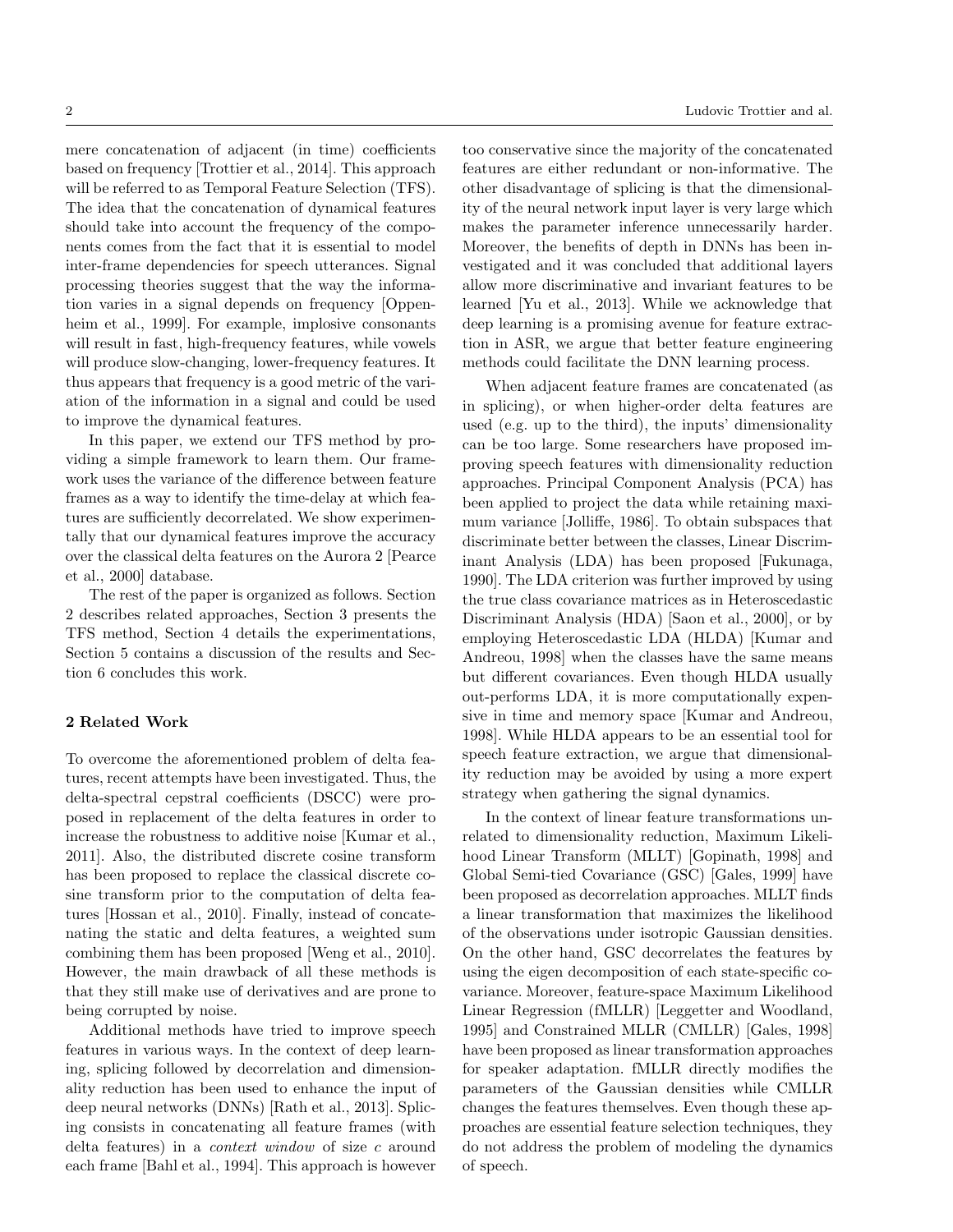

**Fig. 1** Variance of the difference between a frame and its neighbors for MFCC features on the Aurora 2 [Pearce et al., 2000] training dataset (best seen in colors). The coefficients are ordered from low frequency (1) to high frequency (13) for visual convenience (the proposed method does not require a specific ordering). The color refers to the variance of the difference *ΣM*, where *M* was limited to 25 to reduce the computational burden.

# **3 Temporal Feature Selection**

#### 3.1 Definition

Let  $\mathbf{\Phi}^{(n)} = \left(\mathbf{\phi}_{:,1}^{(n)} \dots \mathbf{\phi}_{:,T_n}^{(n)}\right)$ :*,T<sup>n</sup>*  $\bigg), n = 1...N$ , be a  $D \times T_n$ matrix of D-dimensional static features. *N* is the total number of utterances and  $T_n$  denotes the number of frames extracted from utterance *n*. For example,  $\Phi^{(n)}$ could represent spectrograms as well as MFCC. We denote the column vector  $\phi^{(n)}_{:,t}$  as the feature frame at position *t*. The classical method of computing the delta features uses the following equations:

$$
\Delta \phi_{:,t}^{(n)} = \frac{\sum_{k=1}^{K} k \left( \phi_{:,t+k}^{(n)} - \phi_{:,t-k}^{(n)} \right)}{2 \sum_{k=1}^{K} k^2}, \qquad (1)
$$

$$
\Delta \Delta \phi_{:,t}^{(n)} = \frac{\sum_{k=1}^{K} k \left( \Delta \phi_{:,t+k}^{(n)} - \Delta \phi_{:,t-k}^{(n)} \right)}{2 \sum_{k=1}^{K} k^2}, \qquad (2)
$$

where  $K = 2$  is a typical value for the summation. Although this subtraction allows for the extraction of dynamical information about adjacent features, it is also susceptible to noise.

The TFS features are, in contrast, coefficients taken from adjacent feature frames based on the frame position offsets  $\mathbf{z} = [z_1, \ldots, z_D]$ . We define them as:

$$
\tau \phi_{i,t}^{(n)} = \left( \phi_{i,t+z_i}^{(n)}, \phi_{i,t-z_i}^{(n)} \right), \tag{3}
$$

where  $z_i$  is a strictly positive integer that depends on the frequency. **z** should try to select coefficients  $\phi$  that are dissimilar, but not too much. Too similar values do not increase the amount of information the feature frames carry, but increase its dimensionality, and this makes the speech recognition task harder. If the coefficients are too far apart, then their temporal correlation is meaningless.

## 3.2 Learning the TFS Features

We now present the proposed framework to learn the offsets **z**. The method first computes the sample variance of the difference of neighboring feature frames. In other words, for each position *t* and utterance *n*, the difference between the feature frame  $\phi_{:,t}^{(n)}$  and its corresponding  $j^{th}$  neighbor  $\phi^{(n)}_{:,t+j}$  is computed. The variance of these differences is then calculated for  $j \in \{1...M\}$ , where  $M = \min\{T_1 \dots T_N\} - 1$ . We define the matrix containing those values as:

$$
\Sigma^{M} = \begin{bmatrix}\n\text{Var}\left(\phi_{1,t}^{(n)} - \phi_{1,t+1}^{(n)}\right) \dots \text{Var}\left(\phi_{1,t}^{(n)} - \phi_{1,t+M}^{(n)}\right) \\
\vdots \\
\text{Var}\left(\phi_{D,t}^{(n)} - \phi_{D,t+1}^{(n)}\right) \dots \text{Var}\left(\phi_{D,t}^{(n)} - \phi_{D,t+M}^{(n)}\right)\n\end{bmatrix} (4)
$$

where the variances are taken over all positions *t* and utterances *n*. The variance is then computed as follows:

$$
\Sigma_{i,j}^M = \frac{1}{N_j^+} \sum_{n=1}^N \sum_{t=1}^{T_n - j} \left( \phi_{i,t}^{(n)} - \phi_{i,t+j}^{(n)} - \mu_{i,j} \right)^2, \tag{5}
$$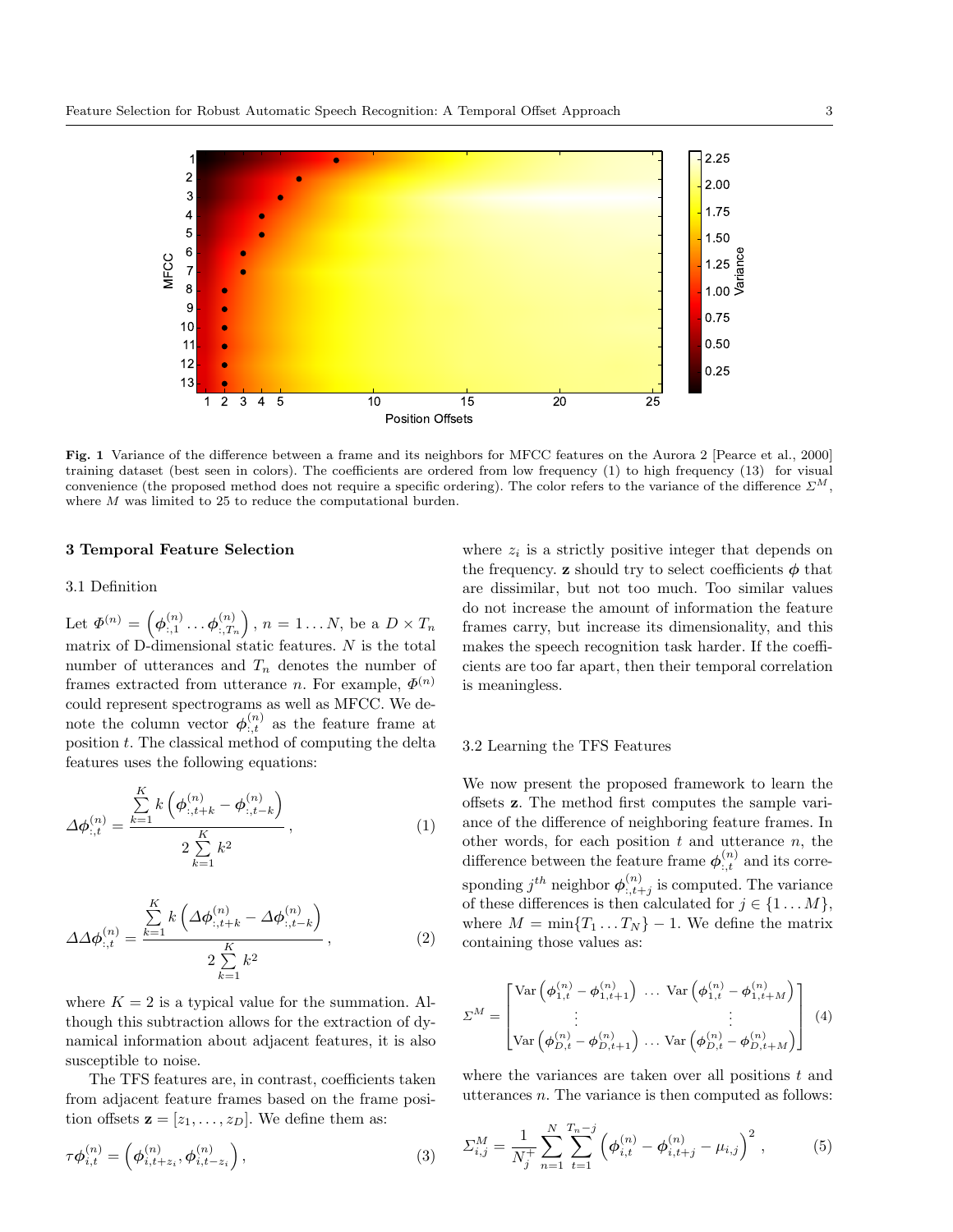where  $\mu_{i,j}$  corresponds to the mean of the difference:

$$
\mu_{i,j} = \frac{1}{N_j^+} \sum_{n=1}^N \sum_{t=1}^{T_n - j} \left( \phi_{i,t}^{(n)} - \phi_{i,t+j}^{(n)} \right), \qquad (6)
$$

and  $N_j^+$  is the total number of frames:

$$
N_j^+ = \sum_{n=1}^N T_n - j \,. \tag{7}
$$

The purpose of computing  $\mathcal{Z}^M$  is to find the frame position offsets **z**. Using the parameter *Vthresh* as a variance threshold, **z** is computed using the following equation:

$$
z_i = \arg\min_j \left| \sum_{i,j}^{M} - V_{thresh} \right| , \qquad (8)
$$

where *Vthresh* is a hyper-parameter to choose.

The frame position offsets **z** represented in Fig. 1 by the black dots are based on Eq. 8 for  $V_{thresh} = 1$ and  $M = 25$ . In this example,  $z_1 = 8$  and  $z_{13} = 2$ . This implies that the TFS features of  $\phi_{1,t}$  and  $\phi_{13,t}$ are  $(\phi_{1,t+8}, \phi_{1,t-8})$  and  $(\phi_{13,t+2}, \phi_{13,t-2})$ .

What can be seen from this figure is that **z** depends on frequency. High frequency components have small offsets whereas low frequency components have large offsets. As explained in Section 1, more reliable dynamical information can be extracted from neighboring feature frames when frequency is taken into account. The relevant dynamical information of high frequency coefficients can only be extracted from nearly adjacent frames  $(z_{13} = 2)$ . On the other hand, adjacent low frequency coefficients share most of their information and more time is needed to gather the relevant dynamics  $(z_1 = 8)$ . Therefore, by using the variance of neighboring feature frames, **z** now incorporates the wanted characteristic of frequency dependency.

Once the configuration of **z** is inferred from the data, it remains fixed. A further modification of our approach is to compute the time offsets **z** for each utterance independently. In other words, the variances in Eq. 4 are computed over *t* only for each *n* separately. This variation of the proposed method will be evaluated in Section 4.

## 3.3 Hand-Designed Offsets **z**

Notice that **z** could also be fixed by hand. However, the main challenge of hand-design is to correctly choose the offsets. For example, a randomly-selected **z** may not incorporate frequency dependency. In addition, searching over all  $M^D$  possible configurations would be cumbersome. For these reasons, Bresenham, D-Rational and



**Fig. 2** Example of an experimental setup that uses a maximum position offset  $k = 7$ . For Bresenham, the offsets **z** = [7*,* 6*,* 6*,* 5*,* 5*,* 4*,* 4*,* 3*,* 3*,* 2*,* 2*,* 1*,* 1].

U-Rational strategies were elaborated, as seen in Fig. 2. By defining a curve that depends on frequency, the position offsets can be found using the closest points to the curve.

For *Bresenham*, a maximum position offset *k* is fixed. Then, Bresenham's line algorithm [Bresenham, 1965] is applied on the line that starts at coefficient 13 and time offset 1, and ends at coefficient 1 and time offset *k*. The points found by Bresenham's algorithm correspond to **z**.

For the *\*-Rational* strategies, a maximum position offset *k* and a curve point *c* are fixed. The offsets **z** can then be inferred from the rational function that starts at coefficient 13 and time offset 1, and ends at coefficient 1 and offset *k*, with the additional constraint that it passes through the curve point *c*. When *c* is above the line, we refer to this strategy as *U-Rational*, otherwise as *D-Rational*. Depending on the degrees of the polynomials used in the rational functions, the curves will have distinct shapes and reflect different types of frequency dependency.

# 3.4 Decorrelation

The most common inference model that is used in ASR is the hidden Markov model (HMM), with a mixture of Gaussian distributions for the observation density (GMM-HMM). It is usually assumed that the multivariate Gaussian distributions have a diagonal covariance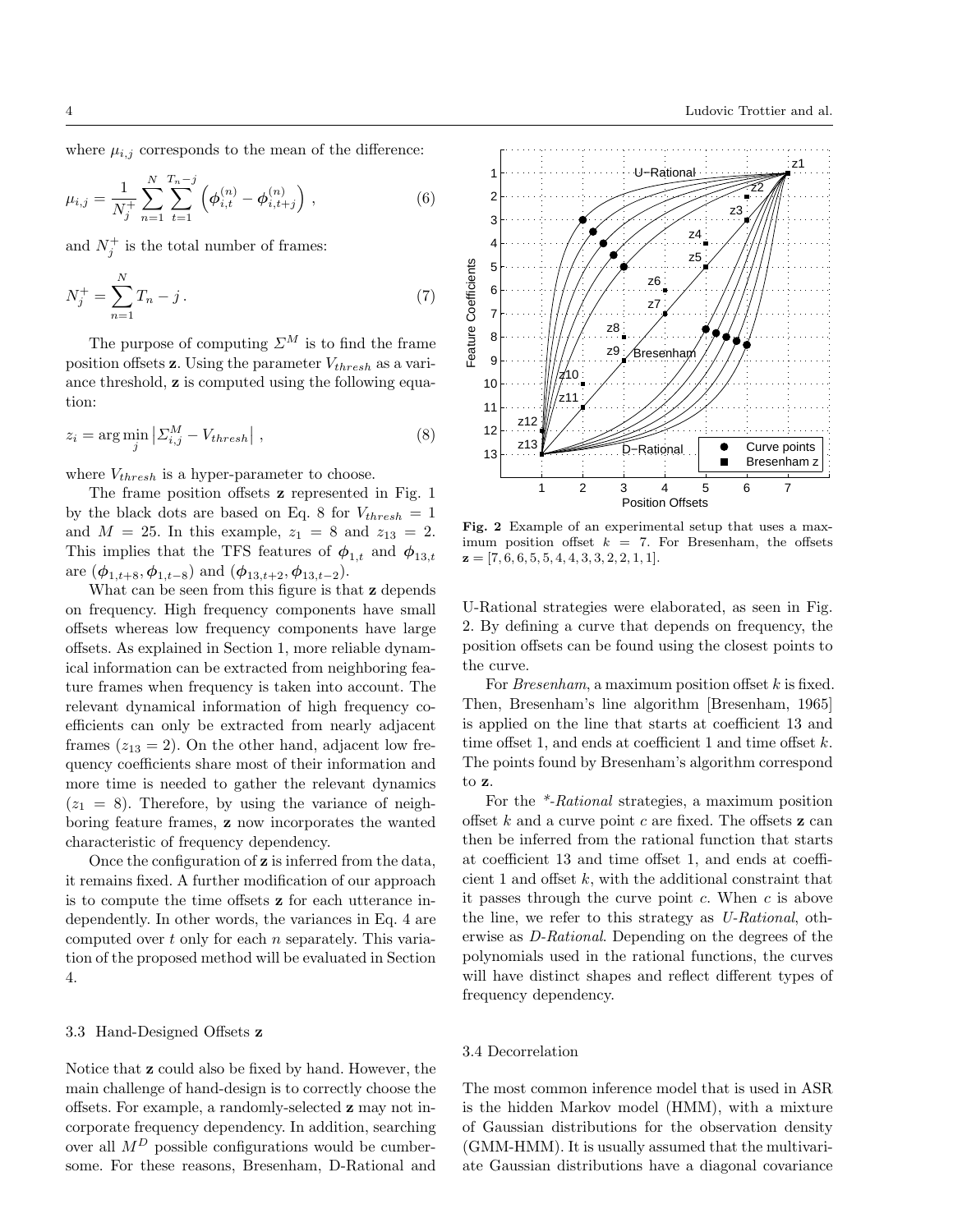

**Fig. 3** Pipeline of processing for TFS features. After computing the frame position offsets **z** using Eq. 8, the features are concatenated and decorrelated (using DCT-II, ICA or whitening).

[Gales and Young, 2008]. This hypothesis is required so that the model can scale to large-vocabulary continuous speech recognition (LVCSR). The consequence of this assumption is that the feature frames should be independent, which is clearly not the case for TFS features.

Therefore, the feature frames are decorrelated after the concatenation in order to accommodate them to the independence hypothesis, as seen in Fig 3 . Three methods of decorrelation have been used in our experimentations: discrete cosine transform (DCT), whitening (W) and independent components analysis (ICA) [Hyvärinen et al., 2004]. Specifically, the type 2 DCT was chosen (DCT-II) and a *logcosh* G function was used in the approximation of the neg-entropy for ICA.

#### **4 Experimental Results**

#### 4.1 Experimental Setup

The database that we used for our experiments is Aurora 2 [Pearce et al., 2000] which contains a vocabulary of 11 spoken digits (*zero* to *nine* with *oh*). The digits are connected, thus they can be spoken in any order and in any amount (up to 7) with possible pauses between them. The training set contains 8,440 utterances, both test set *A* and *B* have 28,028 and test *C* has 14,014 utterances. The utterances are noisy and the signal-tonoise ratio (SNR) varies from -5 dB, 0 dB, *. . .* , 20 dB, Inf dB (clean). Different kinds of noise are present such as train, airport, car, restaurant, etc. On average, an utterance lasts approximately 2 seconds.

Using the HTK [Young et al., 2006] framework provided with the Aurora 2 database, we performed two ex-

periments. In the first one, eighteen-states whole-word HMMs were trained with a three-components GMM as the state emission density. There was a total of 11 HMMs (one per class). In the second one, the wholeword HMMs were replaced with five-states phoneme HMMs. In other words, using the CMU pronouncing dictionary, each digit was mapped to its ARPAbet interpretation. There was a total of 19 HMMs (one per phoneme).

In our experimentations, we compared TFS features to first (-D) and second (-A) order delta features on MFCC, PLPCC and LPCC. For all these features, 13 coefficients, including the energy (-E), excluding the 0th coefficient, were extracted to be used as observations. The performance of each method was averaged over all test sets for each noise level separately.

We tested multiple configurations of **z** and decorrelation methods. First, we evaluated the proposed learning framework described in Section 3.2 with *Vthresh* = 1 using DCT decorrelation. In addition, when the configuration **z** is fixed for all utterances, we refer to it with suffix -T (MFCC-T, PLPCC-T and LPCC-T). When it is computed for each utterance independently (therefore variable), we refer to it with suffix -*δ*T (MFCC-*δ*T, PLPCC-*δ*T and LPCC-*δ*T).

We also tested the three different hand-designed strategies of Section 3.3. The reader can refer to Fig. 2 that provides additional information relative to the different approaches. For Bresenham, 20 maximum offsets *k* were tested,  $k \in \{1, \ldots, 20\}$ , and the one achieving the best result is reported. For U-Rational, the curve is modeled with a rational function using a polynomial of degree 1 over a polynomial of degree 1. For D-Rational, a poly-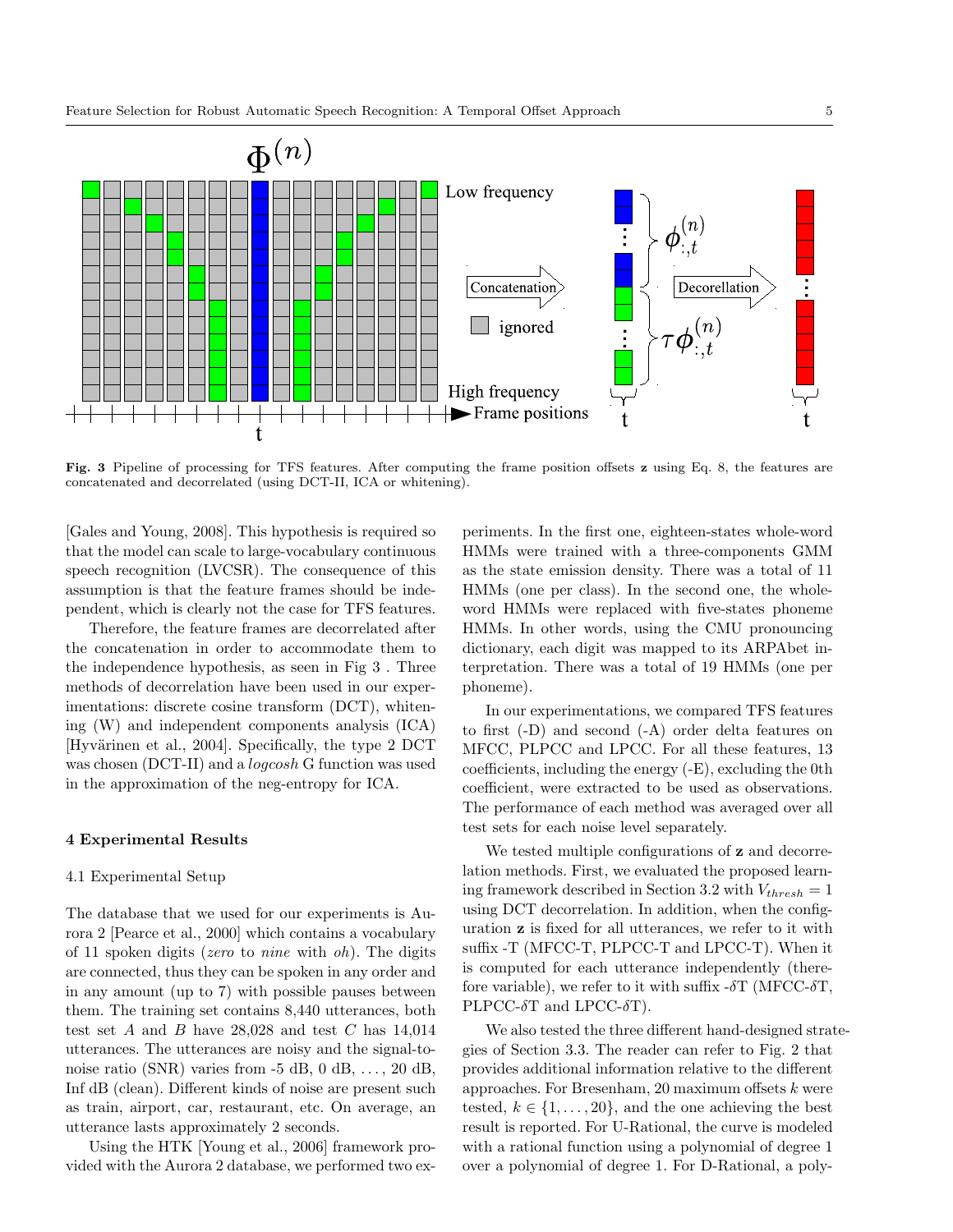6 Ludovic Trottier and al.

|                    |                                           | $SNR$ (dB) |       |       |       |       |          |       |       | Accuracy $(\%)$          |  |
|--------------------|-------------------------------------------|------------|-------|-------|-------|-------|----------|-------|-------|--------------------------|--|
| Features           | Frame position offsets z                  | Inf        | 20    | 15    | 10    | 5     | $\Omega$ | -5    | Avg   | R.I.                     |  |
| $MFCC-E-D-A$       |                                           | 98.54      | 97.14 | 96.02 | 93.27 | 84.86 | 57.47    | 23.35 | 78.66 | $\overline{\phantom{a}}$ |  |
| $MFCC-E-T$         | $[8, 6, 5, 4, 4, 3, 3, 2, 2, 2, 2, 2, 2]$ | 97.64      | 97.46 | 96.68 | 94.39 | 88.03 | 71.31    | 38.93 | 83.49 | 22.63                    |  |
| $MFCC-E- \delta T$ |                                           | 97.20      | 96.98 | 96.29 | 93.78 | 87.27 | 69.20    | 35.90 | 82.37 | 17.39                    |  |
| Bresenham DCT      | $[5, 5, 4, 4, 4, 3, 3, 3, 2, 2, 2, 1, 1]$ | 97.53      | 97.48 | 96.58 | 94.26 | 87.99 | 71.22    | 39.08 | 83.45 | 22.45                    |  |
| U-Rational DCT     | $[7, 5, 4, 4, 3, 3, 2, 2, 2, 1, 1, 1, 1]$ | 97.53      | 97.40 | 96.51 | 94.30 | 87.92 | 70.87    | 38.59 | 83.30 | 21.74                    |  |
| D-Rational DCT     | $[8, 7, 7, 7, 6, 6, 5, 5, 5, 4, 3, 2, 1]$ | 97.06      | 96.91 | 95.92 | 93.63 | 87.34 | 70.63    | 39.70 | 83.03 | 20.48                    |  |
| Bresenham ICA      | $[6, 6, 5, 5, 4, 4, 3, 3, 3, 2, 2, 1, 1]$ | 98.39      | 98.36 | 97.64 | 95.59 | 89.00 | 69.27    | 32.22 | 82.93 | 20.01                    |  |
| U-Rational ICA     | $[8, 6, 5, 4, 3, 3, 2, 2, 2, 2, 1, 1, 1]$ | 98.45      | 98.34 | 97.56 | 95.47 | 88.94 | 69.12    | 32.47 | 82.91 | 19.92                    |  |
| D-Rational ICA     | $[7, 7, 7, 6, 6, 6, 6, 6, 6, 5, 5, 4, 1]$ | 98.22      | 98.01 | 97.10 | 95.03 | 88.06 | 68.81    | 31.98 | 82.46 | 17.81                    |  |
| Bresenham W        | $[5, 5, 4, 4, 4, 3, 3, 3, 2, 2, 2, 1, 1]$ | 96.96      | 96.77 | 95.56 | 92.74 | 86.42 | 69.54    | 39.92 | 82.56 | 18.28                    |  |
| U-Rational W       | $[9, 5, 3, 3, 2, 2, 2, 1, 1, 1, 1, 1, 1]$ | 96.79      | 97.19 | 96.26 | 93.85 | 87.39 | 70.30    | 39.14 | 82.99 | 20.29                    |  |
| D-Rational W       | $[7, 7, 6, 6, 6, 6, 5, 5, 5, 4, 4, 3, 1]$ | 96.23      | 95.99 | 94.85 | 91.93 | 85.37 | 69.65    | 41.22 | 82.18 | 16.49                    |  |

**Table 1** Word accuracy (%) of different **z** using 13 MFCC-E features on the Aurora 2 database for whole-word HMMs. The results are averaged according to the noise level. The reference model is MFCC-E-D-A.

nomial of degree 1 over a polynomial of degree 2 was used. 4 maximum offsets  $k, k \in \{7, 8, 9, 10\}$ , and 5 curve points *c* were tested and the one achieving the best result is reported. For each strategy, the coefficients from each feature frame are concatenated, transformed using one of the three decorrelation methods and each utterance is standardized independently.

### 4.2 Experimental Results

The performances in word accuracy of the best configurations of **z** are reported in Tables 1, 2 and 3 for whole-word HMMs and Tables 4, 5 and 6 for phoneme HMMs. In each table, the 7 noise levels from the Aurora 2 database are ordered from clean signals (SNR Inf) to highly noisy signals (SNR -5). The average over all noise levels is reported on the right. The last column consists of the relative improvement of the method over the reference model.

Based on these results, our approach for learning the time offsets **z** achieved the best average relative improvement of 20*.*79% for whole-word HMM and 32*.*10%

for phoneme HMM. Also, it can be observed that the TFS features increased the accuracy on almost all noisy tasks (Table 3 shows that Bresenham DCT is better on average). However, the TFS features did not improve the performances of whole-word HMMs on clean signals. Nonetheless, these results support our initial intuition that using a pure derivative approach leads to inferior performances.

The variation of the word accuracy of MFCC-E-T, PLPCC-E-T and LPCC-E-T, with respect to *Vthresh*, is shown in Fig. 4 for whole-word HMMs. The performance of the method is reported for the 7 noise levels of the database. The crosses indicate the best result the method achieved for each noise level. This figure demonstrates the behavior of the performance of our approach with respect to the parametrization of **z**. We only reported the variation for -T features, but the other methods displayed similar behavior.

| Features            |                                           |       | Accuracy $(\%)$ |       |       |       |       |       |       |       |
|---------------------|-------------------------------------------|-------|-----------------|-------|-------|-------|-------|-------|-------|-------|
|                     | Frame position offsets z                  | Inf   | 20              | 15    | 10    | 5     | 0     | -5    | Avg   | R.I.  |
| PLPCC-E-D-A         |                                           | 98.65 | 97.56           | 96.48 | 93.85 | 85.93 | 59.83 | 25.36 | 79.66 |       |
| PLP-E-T             | $[8, 6, 5, 4, 4, 3, 3, 3, 3, 3, 2, 2, 2]$ | 97.40 | 97.36           | 96.60 | 94.52 | 88.43 | 71.98 | 40.23 | 83.79 | 20.30 |
| $PLPCC-E- \delta T$ |                                           | 97.33 | 97.18           | 96.55 | 94.24 | 87.96 | 70.28 | 36.99 | 82.93 | 16.08 |
| Bresenham DCT       | $[6, 6, 5, 5, 4, 4, 3, 3, 3, 2, 2, 1, 1]$ | 97.63 | 97.44           | 96.67 | 94.49 | 88.32 | 71.84 | 39.14 | 83.65 | 19.62 |
| U-Rational DCT      | $[8, 6, 5, 4, 3, 3, 2, 2, 2, 2, 1, 1, 1]$ | 97.60 | 97.47           | 96.72 | 94.60 | 88.30 | 71.16 | 38.67 | 83.50 | 18.88 |
| D-Rational DCT      | $[7, 7, 6, 6, 6, 6, 5, 5, 5, 4, 4, 3, 1]$ | 97.18 | 97.05           | 96.19 | 94.00 | 88.02 | 71.81 | 40.45 | 83.53 | 19.03 |
| Bresenham ICA       | $[7, 6, 6, 5, 5, 4, 4, 3, 3, 2, 2, 1, 1]$ | 98.46 | 98.38           | 97.46 | 95.39 | 88.70 | 69.29 | 33.92 | 83.08 | 16.81 |
| U-Rational ICA      | $[8, 6, 4, 3, 3, 2, 2, 2, 2, 1, 1, 1, 1]$ | 98.46 | 98.44           | 97.65 | 95.63 | 88.53 | 68.52 | 33.01 | 82.89 | 15.88 |
| D-Rational ICA      | $[7, 7, 7, 6, 6, 6, 6, 6, 6, 5, 5, 4, 1]$ | 98.22 | 98.04           | 97.06 | 95.06 | 88.22 | 69.46 | 34.19 | 82.89 | 15.88 |
| Bresenham W         | $[4, 4, 3, 3, 3, 3, 2, 2, 2, 2, 1, 1, 1]$ | 97.32 | 97.46           | 96.42 | 93.62 | 85.83 | 65.49 | 32.06 | 81.17 | 7.42  |
| U-Rational W        | $[7, 4, 3, 3, 2, 2, 2, 1, 1, 1, 1, 1, 1]$ | 97.01 | 97.41           | 96.49 | 93.74 | 85.86 | 64.76 | 30.48 | 80.82 | 5.70  |
| D-Rational W        | $[7, 7, 6, 6, 6, 6, 5, 5, 5, 4, 4, 3, 1]$ | 96.71 | 96.76           | 95.50 | 92.44 | 84.32 | 64.44 | 32.97 | 80.45 | 3.88  |

**Table 2** Word accuracy (%) of different **z** using 13 PLPCC-E features on the Aurora 2 database for whole-word HMMs. The results are averaged according to the noise level. The reference model is PLPCC-E-D-A.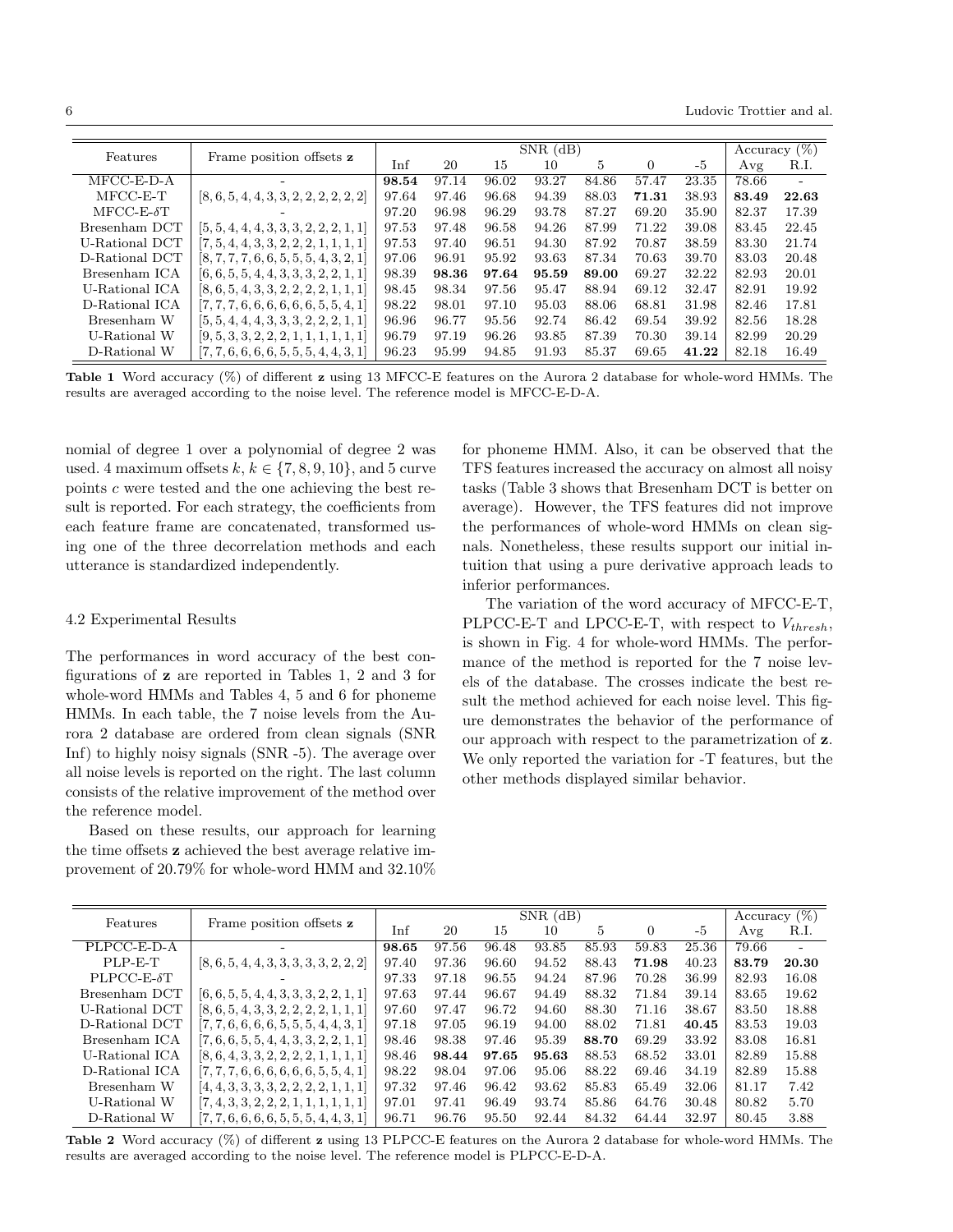Feature Selection for Robust Automatic Speech Recognition: A Temporal Offset Approach 7

| Features           | Frame position offsets z                   |       | Accuracy $(\%)$ |       |       |       |       |       |       |       |
|--------------------|--------------------------------------------|-------|-----------------|-------|-------|-------|-------|-------|-------|-------|
|                    |                                            | Inf   | 20              | 15    | 10    | 5     | 0     | -5    | Avg   | R.I.  |
| $LPCC-E-D-A$       |                                            | 98.30 | 96.82           | 95.59 | 92.28 | 81.87 | 54.52 | 22.96 | 77.48 |       |
| $LPCC-E-T$         | $[8, 6, 5, 5, 4, 4, 3, 3, 2, 2, 2, 2, 2]$  | 96.74 | 96.90           | 95.90 | 93.30 | 85.91 | 67.86 | 36.39 | 81.86 | 19.45 |
| $LPCC-E- \delta T$ |                                            | 96.31 | 96.60           | 95.62 | 92.72 | 85.16 | 65.88 | 33.07 | 80.77 | 14.61 |
| Bresenham DCT      | $[7, 6, 6, 5, 5, 4, 4, 3, 3, 2, 2, 1, 1]$  | 96.71 | 96.98           | 96.03 | 93.26 | 86.06 | 68.14 | 36.53 | 81.96 | 19.89 |
| U-Rational DCT     | $[7, 5, 4, 4, 3, 3, 2, 2, 2, 1, 1, 1, 1]$  | 96.53 | 96.85           | 95.86 | 93.02 | 85.83 | 67.93 | 36.32 | 81.76 | 19.01 |
| D-Rational DCT     | $[9, 8, 8, 7, 7, 6, 5, 5, 4, 4, 3, 2, 1]$  | 96.30 | 96.68           | 95.51 | 92.70 | 85.24 | 67.83 | 36.75 | 81.57 | 18.16 |
| Bresenham ICA      | $[5, 5, 4, 4, 4, 3, 3, 3, 2, 2, 2, 1, 1]$  | 98.03 | 98.09           | 97.14 | 94.81 | 87.16 | 66.88 | 30.39 | 81.78 | 19.09 |
| U-Rational ICA     | $[8, 6, 5, 4, 3, 3, 2, 2, 2, 2, 1, 1, 1]$  | 97.82 | 97.87           | 96.93 | 94.63 | 87.01 | 66.62 | 30.11 | 81.57 | 18.16 |
| D-Rational ICA     | $[10, 9, 8, 7, 7, 6, 5, 4, 4, 3, 2, 2, 1]$ | 97.80 | 97.32           | 96.24 | 93.54 | 85.92 | 67.53 | 34.02 | 81.77 | 19.05 |
| Bresenham W        | $[4, 4, 3, 3, 3, 3, 2, 2, 2, 2, 1, 1, 1]$  | 96.71 | 96.66           | 95.46 | 92.26 | 84.70 | 66.00 | 34.93 | 80.96 | 15.45 |
| U-Rational W       | $[7, 5, 4, 4, 3, 3, 2, 2, 2, 1, 1, 1, 1]$  | 96.52 | 96.73           | 95.52 | 92.34 | 84.48 | 65.56 | 33.86 | 80.72 | 14.39 |
| D-Rational W       | $[8, 7, 7, 7, 6, 6, 5, 5, 5, 4, 3, 2, 1]$  | 95.97 | 95.92           | 94.49 | 91.30 | 83.78 | 65.75 | 36.21 | 80.49 | 13.37 |

**Table 3** Word accuracy (%) of different **z** using 13 LPCC-E features on the Aurora 2 database for whole-word HMMs. The results are averaged according to the noise level. The reference model is LPCC-E-D-A.

### **5 Discussion**

Based on the results in Tables 1–6, DCT is a better decorrelation method than whitening and ICA. In most cases, the average word accuracy is higher when DCT is used to decorrelate the TFS features. The only exceptions were D-Rational in Table 3, Bresenham in Table 4 and both Bresenham and U-Rational in Table 6, where ICA based features achieved higher average word accuracy. ICA only achieved the best performances when the utterances are slightly noisy (SNR greater than 5 dB). The susceptibility to noise is one of the method's limitations. Indeed, the standard definition of the approach does not define a noise term. This requires the use of whitening prior to the decomposition when noisy data are used. However, the results show that ICA can not extract useful independent components when the utterances have an SNR lower than 10 dB.

One limitation of the proposed TFS method is that it does not outperform delta features for clean utterances when using whole-word HMMs. This can be seen in Tables 1–3 where, for clean utterances (SNR Inf), the delta features achieve the best accuracy. These results are consistent with the intuition given in Section 1 that the derivative of a noisy signal amplifies the noise. In the case of clean utterances, the derivative is a better approach for extracting the dynamics of the signal.

However, when using phoneme HMMs, our results suggest that the TFS method improves word accuracy even in the absence of noise. This can be seen in Tables 4–6 where -T is always better than -D-A. These non intuitive results could be related to using phonemes instead of whole words to model speech. Indeed, TFS appears to simulate triphone modeling, where an HMM is defined for every phoneme triplet. In other words, TFS incorporates information about adjacent phonemes when concatenating distanced coefficients. This was not the case with whole-word HMMs because the state occupancy of a phoneme HMM is usually much shorter.

Moreover, it can be seen that computing the position offsets **z** for each utterance separately (-*δ*T) yields much lower word accuracy. The reason explaining these bad performances may be related to the use of GMM as the acoustic model. By changing the positions at which

| Features           | Frame position offsets z                   |       | Accuracy $(\%)$ |       |       |       |       |         |       |       |
|--------------------|--------------------------------------------|-------|-----------------|-------|-------|-------|-------|---------|-------|-------|
|                    |                                            | Inf   | 20              | 15    | 10    | 5     | 0     | -5      | Avg   | R.I.  |
| $MFCC-E-D-A$       |                                            | 89.89 | 87.24           | 84.41 | 78.87 | 63.78 | 29.86 | $-5.82$ | 61.17 |       |
| $MFCC-E-T$         | $[8, 6, 5, 4, 4, 3, 3, 2, 2, 2, 2, 2, 2]$  | 93.02 | 94.15           | 92.65 | 88.84 | 79.22 | 56.42 | 19.58   | 74.84 | 35.20 |
| $MFCC-E- \delta T$ |                                            | 92.44 | 93.6            | 91.7  | 87.55 | 76.46 | 47.3  | $-0.88$ | 69.74 | 22.07 |
| Bresenham DCT      | $[8, 7, 7, 6, 6, 5, 4, 4, 3, 3, 2, 2, 1]$  | 93.00 | 94.05           | 92.54 | 88.58 | 79.19 | 56.51 | 19.07   | 74.70 | 34.84 |
| U-Rational DCT     | $[8, 6, 5, 4, 3, 3, 2, 2, 2, 2, 1, 1, 1]$  | 93.03 | 94.07           | 92.6  | 88.82 | 78.88 | 56.07 | 19.66   | 74.73 | 34.92 |
| D-Rational DCT     | $[9, 8, 8, 7, 7, 6, 5, 5, 4, 4, 3, 2, 1]$  | 93.01 | 93.58           | 91.86 | 88.01 | 78.74 | 57.13 | 21.49   | 74.83 | 35.17 |
| Bresenham ICA      | $[8, 7, 7, 6, 6, 5, 4, 4, 3, 3, 2, 2, 1]$  | 94.45 | 95.02           | 93.47 | 89.36 | 78.46 | 52.83 | 20.02   | 74.80 | 35.10 |
| U-Rational ICA     | $[8, 6, 5, 4, 3, 3, 2, 2, 2, 2, 1, 1, 1]$  | 92.26 | 94.21           | 92.95 | 89.46 | 77.66 | 47.29 | 7.27    | 71.59 | 26.83 |
| D-Rational ICA     | $[7, 7, 7, 6, 6, 6, 6, 6, 6, 5, 5, 4, 1]$  | 94.7  | 95.86           | 94.35 | 90.33 | 79.3  | 50.59 | 12.32   | 73.92 | 32.84 |
| Bresenham W        | $[6, 6, 5, 5, 4, 4, 3, 3, 3, 2, 2, 1, 1]$  | 89.75 | 90.36           | 87.98 | 83.26 | 73.23 | 51.18 | 22.08   | 71.12 | 25.62 |
| U-Rational W       | $[8, 5, 4, 3, 3, 2, 2, 2, 1, 1, 1, 1, 1]$  | 89.57 | 90.54           | 88.21 | 83.74 | 73.55 | 49.18 | 17.76   | 70.36 | 23.67 |
| D-Rational W       | $[10, 9, 8, 7, 7, 6, 5, 4, 4, 3, 2, 2, 1]$ | 88.33 | 89.18           | 86.78 | 82.18 | 72.11 | 50.88 | 21.09   | 70.08 | 22.95 |

**Table 4** Word accuracy (%) of different **z** using 13 MFCC-E features on the Aurora 2 database for phoneme HMMs. The results are averaged according to the noise level. The reference model is MFCC-E-D-A.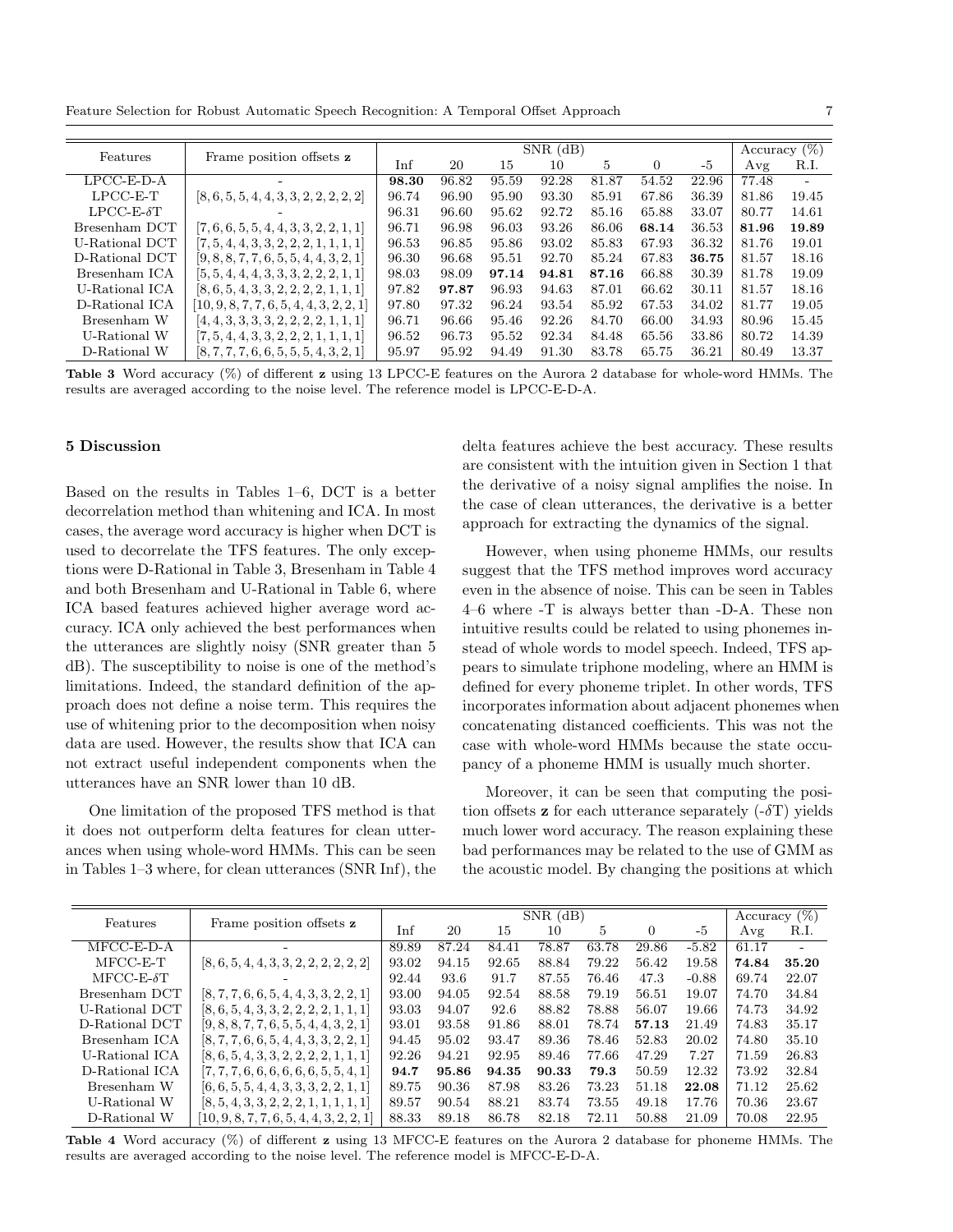8 Ludovic Trottier and al.

|                     |                                           |       |       |                 | $SNR$ (dB) |       |          |         |       |       |
|---------------------|-------------------------------------------|-------|-------|-----------------|------------|-------|----------|---------|-------|-------|
| Features            |                                           |       |       | Accuracy $(\%)$ |            |       |          |         |       |       |
|                     | Frame position offsets z                  | Inf   | 20    | 15              | 10         | 5     | $\left($ | -5      | Avg   | R.I.  |
| PLPCC-E-D-A         |                                           | 88.99 | 87.92 | 84.78           | 78.97      | 64.18 | 32.96    | $-0.67$ | 62.45 |       |
| PLPCC-E-T           | $[8, 6, 5, 4, 4, 3, 3, 3, 3, 3, 2, 2, 2]$ | 92.98 | 94.29 | 92.89           | 89.38      | 79.76 | 56.86    | 18.79   | 74.99 | 33.40 |
| $PLPCC-E- \delta T$ |                                           | 92.27 | 93.77 | 92.2            | 88.17      | 77.59 | 48.83    | $-1.96$ | 70.12 | 23.05 |
| Bresenham DCT       | $[7, 6, 6, 5, 5, 4, 4, 3, 3, 2, 2, 1, 1]$ | 92.6  | 94.52 | 93.13           | 89.24      | 80.08 | 57.05    | 18.09   | 74.95 | 33.29 |
| U-Rational DCT      | $[8, 6, 4, 3, 3, 2, 2, 2, 2, 1, 1, 1, 1]$ | 91.91 | 93.89 | 92.33           | 88.57      | 79.11 | 56.24    | 19.88   | 74.56 | 32.25 |
| D-Rational DCT      | $[8, 7, 7, 7, 6, 6, 5, 5, 5, 4, 3, 2, 1]$ | 92.08 | 94.1  | 92.63           | 88.98      | 80.14 | 57.56    | 19.24   | 74.95 | 33.29 |
| Bresenham ICA       | $[9, 8, 8, 7, 6, 6, 5, 4, 4, 3, 2, 2, 1]$ | 93.8  | 94.3  | 92.71           | 89.02      | 78.26 | 52.6     | 19.19   | 74.26 | 31.45 |
| U-Rational ICA      | $[8, 6, 5, 4, 3, 3, 2, 2, 2, 2, 1, 1, 1]$ | 93.06 | 94.41 | 92.89           | 88.98      | 77.26 | 49.9     | 14.39   | 72.98 | 28.04 |
| D-Rational ICA      | $[7, 7, 6, 6, 6, 6, 6, 5, 5, 5, 4, 3, 1]$ | 94.57 | 95.85 | 94.38           | 90.39      | 78.97 | 51.2     | 13.55   | 74.12 | 31.08 |
| Bresenham W         | $[5, 5, 4, 4, 4, 3, 3, 3, 2, 2, 2, 1, 1]$ | 90.32 | 91.46 | 89.66           | 84.46      | 70.78 | 41.01    | 0.45    | 66.88 | 11.80 |
| U-Rational W        | $[9, 5, 3, 3, 2, 2, 2, 1, 1, 1, 1, 1, 1]$ | 88.41 | 90.63 | 89.09           | 84.36      | 71.24 | 41.32    | $-1.32$ | 66.25 | 10.12 |
| D-Rational W        | $[7, 7, 6, 6, 6, 6, 5, 5, 5, 4, 4, 3, 1]$ | 90.14 | 90.52 | 88.92           | 83.75      | 69.64 | 40.9     | $-0.37$ | 66.21 | 10.01 |

**Table 5** Word accuracy (%) of different **z** using 13 PLPCC-E features on the Aurora 2 database for phoneme HMMs. The results are averaged according to the noise level. The reference model is PLPCC-E-D-A.

adjacent coefficients are selected, the isotropic Gaussian densities of the mixture no longer well represent the speech. The reason is that the feature space defined by all feature frames of all utterances does not accommodate the independence hypothesis (defined in Section 3.4) even though decorrelation is performed. This is not the case for the original formulation (-T).

The first interesting result that is worth noticing from Fig. 4 is the convexity of the plots. The up and down hill-shaped curves are experimental supports for the idea of informative coefficients that was elaborated in Sections 1 and 3. If the concatenated coefficients are taken too close, or too far, from each other, the amount of unrelated information added to the frame will be greater than the amount of related information. This phenomenon can be observed in Fig. 4 where the performance increases as *Vthresh* increases, up to a certain point where it starts to decrease.

The second result that is worth mentioning is the behavior of the maximum accuracy with respect to the noise level. As the noise increases, the maximum word accuracy tends to occur for **z** that has greater time

offsets. For example, the best word accuracy for Fig. 4 (a) appears at  $V_{thresh} = 1$  for the least noisy task and at  $V_{thresh} = 1.4$  for the noisiest one. It appears that our approach acts like a noise reduction method by smoothing the signal (like Gaussian blur). Smoothing a highly noisy signal requires gathering information at a farther distance. Our approach behaves similarly by selecting coefficients that are farther apart.

It is also worth mentioning that this behavior is less clearly identifiable for LPCC, as can be seen in Fig. 4(c). While the reason explaining this phenomenon is not evident, the word accuracy of tasks with an SNR lower than 10 dB does not vary significantly with respect to *Vthresh*. This may suggest that the TFS approach extracts less relevant dynamical information from LPCC. It could also be related to the fact that LPCC almost always performs worse than PLPCC and MFCC, as shown in Tables 1–6.

To sum up, our results suggest that the concatenation of adjacent coefficients based on frequency helps improve the accuracy, especially for noisy utterances. It has been observed, based on our experimentations,

| Features           | Frame position offsets z                       |       | Accuracy $(\%)$ |       |       |       |       |          |       |       |
|--------------------|------------------------------------------------|-------|-----------------|-------|-------|-------|-------|----------|-------|-------|
|                    |                                                | Inf   | 20              | 15    | 10    | 5     | 0     | -5       | Avg   | R.I.  |
| $LPCC-E-D-A$       |                                                | 88.13 | 86.04           | 83.11 | 76.64 | 60.82 | 29.65 | 0.02     | 60.63 |       |
| $LPCC-E-T$         | $[8, 6, 5, 5, 4, 4, 3, 3, 2, 2, 2, 2, 2]$      | 91.09 | 93.26           | 91.24 | 86.98 | 76.45 | 50.90 | 10.79    | 71.53 | 27.69 |
| $LPCC-E- \delta T$ |                                                | 90.11 | 92.23           | 90.06 | 84.86 | 71.79 | 37.92 | $-25.48$ | 63.07 | 6.20  |
| Bresenham DCT      | $[5, 5, 4, 4, 4, 3, 3, 3, 2, 2, 2, 1, 1]$      | 91.44 | 93.38           | 91.47 | 86.74 | 75.37 | 49.04 | 8.00     | 70.78 | 25.78 |
| U-Rational DCT     | $[8, 6, 5, 4, 3, 3, 2, 2, 2, 2, 1, 1, 1]$      | 91.18 | 92.94           | 90.94 | 86.42 | 75.31 | 49.69 | 8.67     | 70.73 | 25.65 |
| D-Rational DCT     | $[10, 9, 8, 7, 7, 6, 5, 4, 4, 3, 2, 2, 1]$     | 91.06 | 92.81           | 90.85 | 86.27 | 75.36 | 50.97 | 11.89    | 71.31 | 27.13 |
| Bresenham ICA      | $[5, 5, 4, 4, 4, 3, 3, 3, 2, 2, 2, 1, 1]$      | 92.47 | 91.99           | 89.76 | 84.8  | 72.69 | 48.21 | 15.87    | 70.82 | 25.88 |
| U-Rational ICA     | $[7, 5, 4, 3, 3, 2, 2, 2, 2, 1, 1, 1, 1]$      | 89.16 | 92.53           | 91.16 | 86.95 | 74.56 | 47.91 | 18.09    | 71.48 | 27.56 |
| D-Rational ICA     | $[10, 10, 10, 10, 10, 9, 9, 9, 9, 8, 7, 6, 1]$ | 92.09 | 92.3            | 89.95 | 84.82 | 72.05 | 47.01 | 14.42    | 70.37 | 24.74 |
| Bresenham W        | $[6, 6, 5, 5, 4, 4, 3, 3, 3, 2, 2, 1, 1]$      | 88.49 | 89.81           | 87.31 | 81.6  | 68.33 | 42.66 | 7.76     | 66.56 | 15.06 |
| U-Rational W       | $[7, 5, 4, 3, 2, 2, 2, 2, 1, 1, 1, 1, 1]$      | 88.35 | 90.25           | 88.07 | 82.8  | 68.85 | 40.94 | 3.8      | 66.15 | 14.02 |
| D-Rational W       | $[7, 7, 6, 6, 6, 6, 5, 5, 5, 4, 4, 3, 1]$      | 88.84 | 89.65           | 87.13 | 81.18 | 68.00 | 42.11 | 6.70     | 66.23 | 14.22 |

**Table 6** Word accuracy (%) of different **z** using 13 LPCC-E features on the Aurora 2 database for phoneme HMMs. The results are averaged according to the noise level. The reference model is LPCC-E-D-A.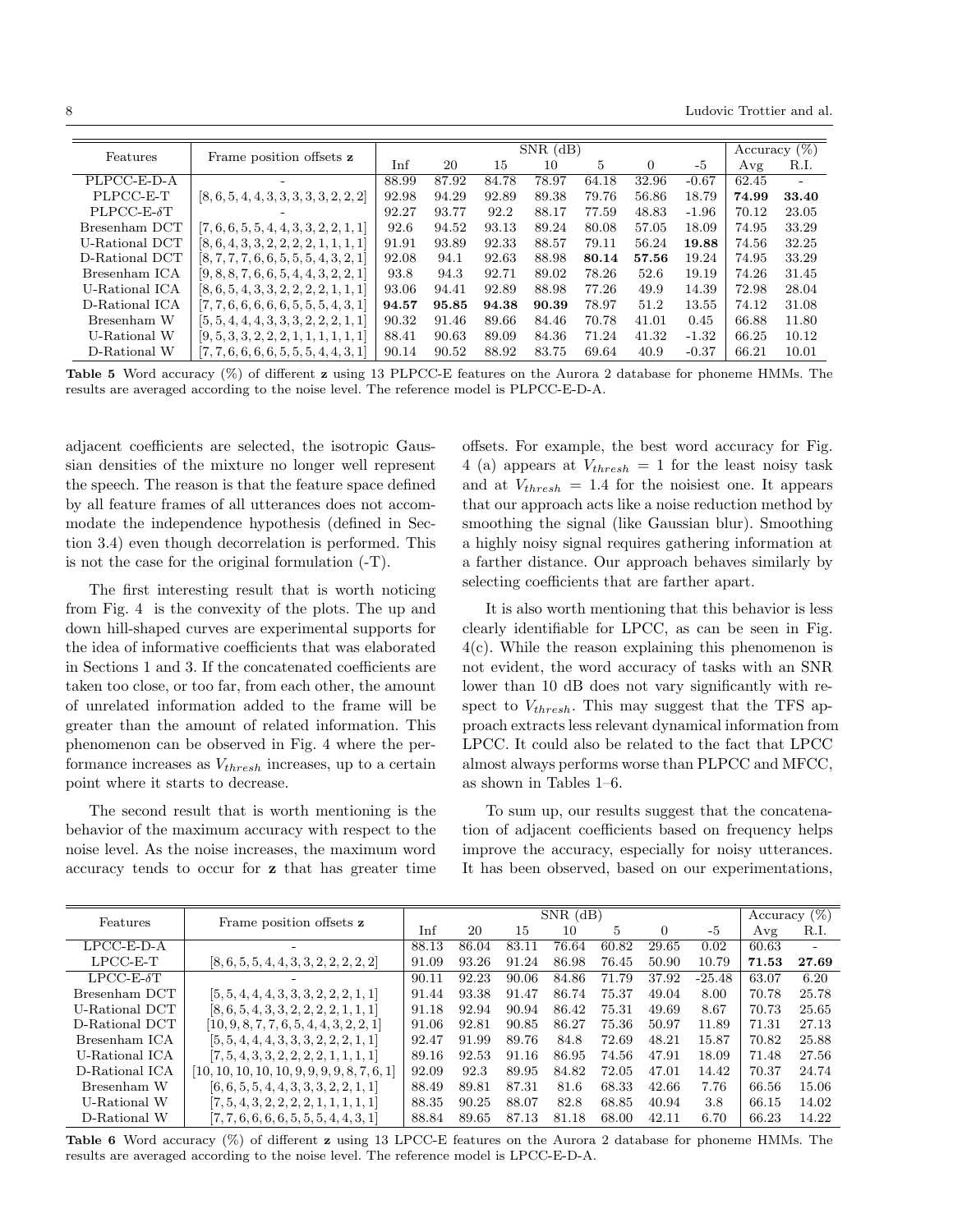

**Fig. 4** Variation of the performance of -T features for whole-word HMMs on the Aurora 2 database. The crosses indicate the maximum word accuracy for each noise level.

that our TFS features achieved a better over all performance than the delta features. However, it is worth mentioning that, for clean utterances with whole-word HMMs, our method did not outperform the reference features. Nonetheless, TFS appears to be a good choice for dynamical features since it performed the best overall, can be learned rapidly from the data and is based on a single specified parameter *Vthresh*.

# **6 Conclusion**

A novel way of improving the dynamics of static speech features was proposed. The issue that was addressed was the susceptibility to noise of derivative operations in the modeling of the dynamics of speech signals. The proposed Temporal Feature Selection (TFS) features have shown to improve the robustness of the state of the art delta features in various types of noise. The experimentations have shown that the three most standard features, MFCC, PLPCC and LPCC, combined with the best TFS features achieved an average relative improvement of 20*.*79% and 32*.*10% in accuracy for whole-word and phoneme HMMs on the Aurora 2 database.

For further study, we plan to evaluate our approach using triphone HMMs. The results would indicate if TFS can incorporate information about adjacent phonemes when concatenating distanced feature frames. Additionally, we intend to use a Deep Neural Network as the acoustic model in order to evaluate the influence of TFS on splicing. We believe that a smaller context window could be used and thus reduce the input dimensionality.

Finally, more experiments could be performed on large vocabulary continuous speech recognition tasks.

#### **References**

- [Bahl et al., 1994] Bahl, L., De Souza, P., Gopalakrishnan, P., Nahamoo, D., and Picheny, M. (1994). Robust methods for using context-dependent features and models in a continuous speech recognizer. In *Acoustics, Speech, and Signal Processing, 1994. ICASSP-94., 1994 IEEE International Conference on*, volume 1, pages I–533. IEEE.
- [Bresenham, 1965] Bresenham, J. E. (1965). Algorithm for computer control of a digital plotter. *IBM Syst. J.*, 4(1):25– 30.
- [Fukunaga, 1990] Fukunaga, K. (1990). *Introduction to Statistical Pattern Recognition (2nd Ed.)*. Academic Press Professional, Inc., San Diego, CA, USA.
- [Furui, 1986] Furui, S. (1986). Speaker-independent isolated word recognition based on emphasized spectral dynamics. In *Acoustics, Speech, and Signal Processing, IEEE International Conference on ICASSP'86.*, volume 11, pages 1991– 1994. IEEE.
- [Gales and Young, 2008] Gales, M. and Young, S. (2008). The application of hidden markov models in speech recognition. *Foundations and Trends in Signal Processing*, 1(3):195– 304.
- [Gales, 1998] Gales, M. J. (1998). Maximum likelihood linear transformations for hmm-based speech recognition. *Computer speech & language*, 12(2):75–98.
- [Gales, 1999] Gales, M. J. (1999). Semi-tied covariance matrices for hidden markov models. *Speech and Audio Processing, IEEE Transactions on*, 7(3):272–281.
- [Gopinath, 1998] Gopinath, R. A. (1998). Maximum likelihood modeling with gaussian distributions for classification. In *Acoustics, Speech and Signal Processing, 1998. Proceedings of the 1998 IEEE International Conference on*, volume 2, pages 661–664. IEEE.
- [Hossan et al., 2010] Hossan, M. A., Memon, S., and Gregory, M. A. (2010). A novel approach for MFCC feature